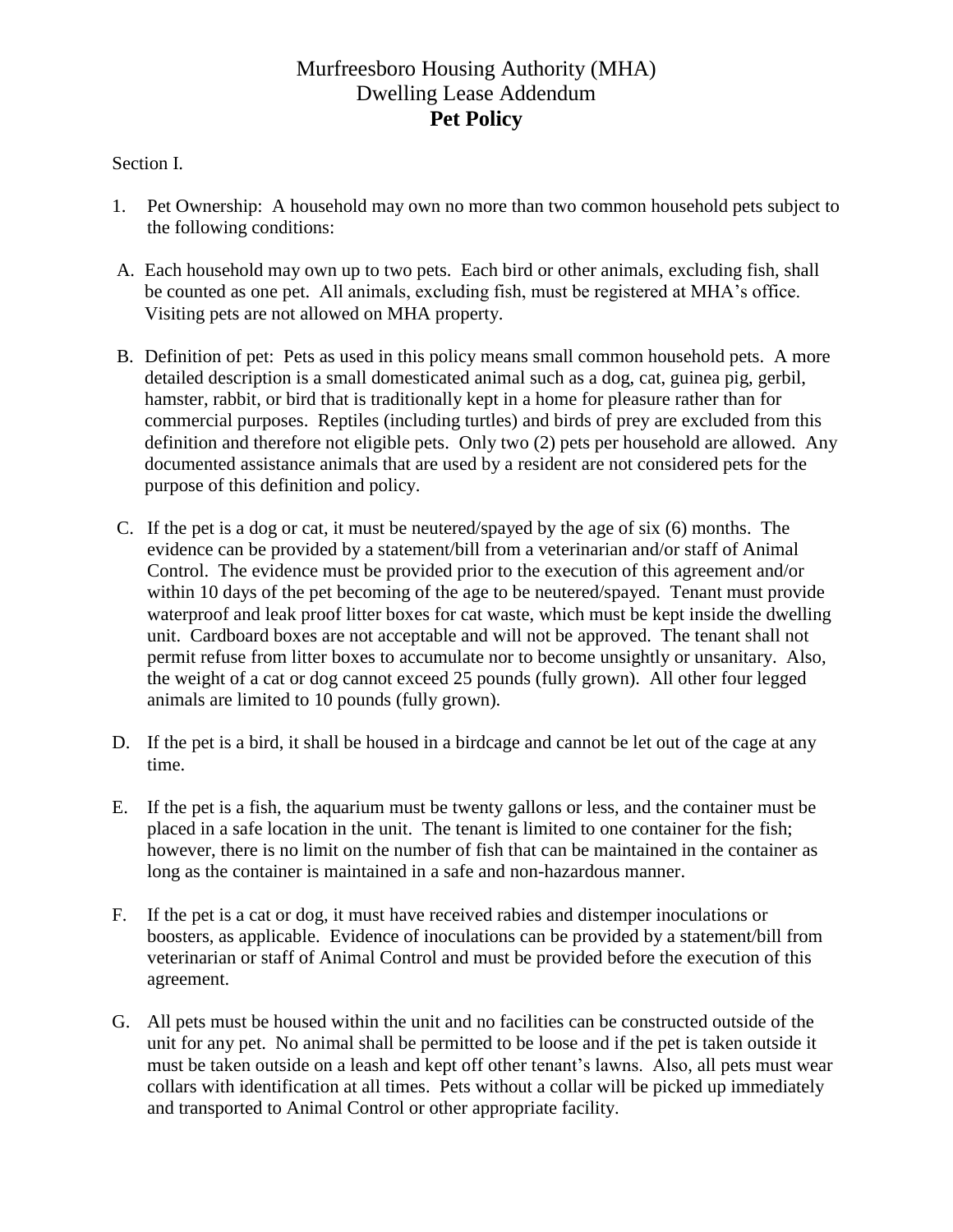- H. All authorized pet(s) must be under the control of a resident member. If the resident member is under the age of 12 the Head of Household is responsible for the actions of the pet. An unleashed pet, or one tied to a fixed object, is not considered to be under the control of a resident member. Pets which are unleashed, or leashed and unattended on MHA property may be impounded and taken to the local Animal Control. It shall be the responsibility of the tenant to reclaim the pet at the expense of the tenant. Also, if a member of MHA staff has to take a pet to Animal Control the tenant will be charged \$50 to cover the expense of taking the pet(s) to Animal Control.
- I. Cats may not be left unattended for more than 24 consecutive hours. Dogs may not be left unattended for more than 10 hours. Pet owner agrees to authorize MHA to remove the pet should the resident become ill, incapacitated or hospitalized. Name and address of two (2) separate responsible parties to care for the pet in emergency situations must be given to us. The responsible parties should confirm in a written and signed statement that they will be responsible in case of emergencies for the animal. If the persons named as responsible parties do not follow through with the agreement MHA staff may enter the unit and remove the pet and transfer the pet to Animal Control. Any expense to remove and reclaim the pet from any facility will be the responsibility of the tenant.
- J. Pet(s), as applicable, must be weighed by a veterinarian or staff of Animal Control. A statement containing the weight of the pet must be provided to MHA prior to the execution of this agreement and upon request by MHA.

# **Note:**

Any pet that is not fully grown will be weighed every six months. Any pet that exceeds the weight limit when fully grown will not be an eligible pet. Also, any pet that exceeds the weight limit at any time during occupancy will not be an eligible pet and must be removed from MHA property.

- 2. Responsible Pet Ownership: Each pet must be maintained responsibly and in accordance with this pet ownership lease addendum and in accordance with all applicable ordinances, state and local public health, animal control, and animal anti-cruelty laws and regulations governing pet ownership. Any waste generated by a pet must be properly and promptly disposed of by the tenant to avoid any unpleasant and unsanitary odor from being in the unit.
- 3. Prohibited Animals: Animals or breeds of animals that are considered by MHA to be vicious and/or intimidating will not be allowed. Some examples of animals that have a reputation of a vicious nature are: reptiles, Rottweiler, Doberman Pinscher, Pit Bulldog, and/or any animal that displays vicious behavior. Typically, these breeds would be over the weight limit when fully grown and, therefore, deemed ineligible. This determination will be made by an MHA representative prior to the execution of this lease addendum. Turtles are prohibited by Tennessee State Law, and therefore, will not be an eligible pet.
- 4. Pet(s) shall not disturb, interfere or diminish the peaceful enjoyment of other tenants. The terms "disturb, interfere or diminish" shall include, but not be limited to, barking, howling, chirping, biting, scratching and other like activities. This includes any pets who make noise continuously and/or incessantly for a period of 10 minutes or intermittently or one-half hour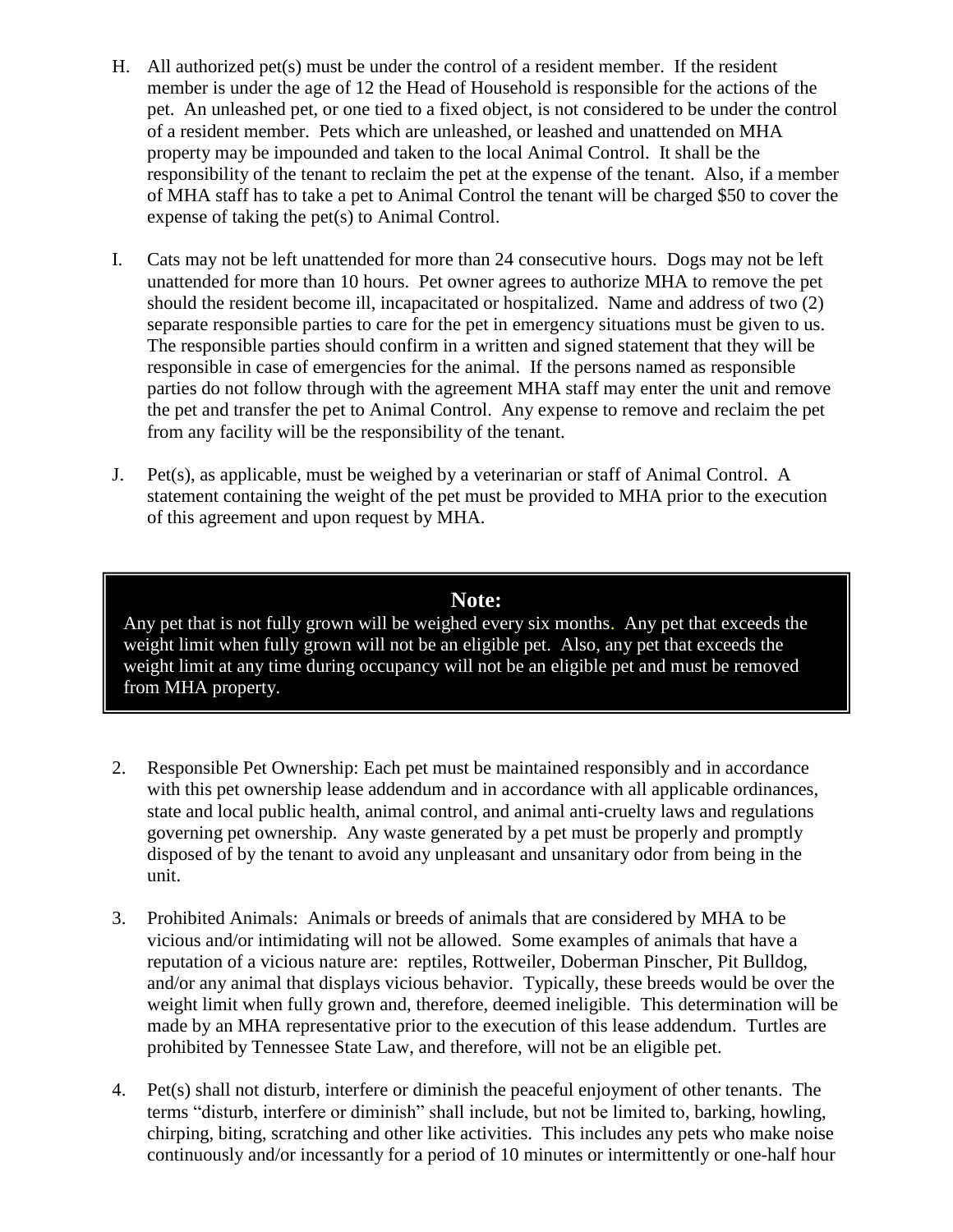or more and, therefore, disturbs any person at any time of the day or night. The Property Manager will terminate this authorization if a pet disturbs other tenants under this section of the lease addendum. The tenant will be given one week to make other arrangements for the care of the pet or the dwelling lease will be terminated.

- 5. If the animal should become destructive, create a nuisance, represent a threat to the safety and security of other persons, or create a problem in the area of cleanliness and sanitation, the Property Manager will notify the tenant in writing that the animal must be removed from the Public Housing Development, within 10 days of the date of the notice from MHA. The tenant may request a hearing, which will be handled according to MHA's established grievance procedure. The pet may remain with the tenant during the hearing process unless MHA has determined that the pet may be a danger or threat to the safety and security of other persons. If this determination has been made by MHA, the pet must be immediately removed from the unit upon receipt of the notice from MHA.
- 6. The tenant is solely responsible for cleaning up the waste of the pet within the dwelling and on the premises of the public housing development. If the pet is taken outside it must be on a leash at all times. If there is any visible waste by the pet it must be disposed of in a plastic bag, securely tied and placed in the garbage receptacle for their unit. If MHA staff is required to clean any waste left by a pet, the tenant will be charged \$25 for the removal of the waste.
- 7. The tenant shall have pets restrained so that maintenance can be performed in the apartment. The tenant shall, whenever an inspection or maintenance is scheduled, either be at home or shall have all animals restrained or caged. If a maintenance person enters an apartment where an animal is not restrained, maintenance shall not be performed, and the tenant shall be charged a fee of \$25.00. If this same situation again occurs, the pet shall be removed from the premises. Pets that are not caged or properly restrained may be impounded by animal control officers or by MHA staff and taken to the local Animal Control. It shall be the responsibility of the tenant to reclaim the pet at the expense of the tenant. Also, if a member of MHA staff takes a pet to Animal Control the tenant will be charged an additional \$50 to cover the expense of taking the pet(s) to Animal Control. MHA shall not be responsible if any animal escapes from the residence due to maintenance, inspections, or other activities of the landlord.
- 8. Pets may not be bred or used for any commercial purposes.

#### Section II.

Pet Fee: The pet owner is required to pay a \$100 nonrefundable pet fee for each pet with the exception of fish. This shall be utilized to offset damages caused by the pet and/or tenant. The entire fee must be paid prior to the execution of the lease addendum. No pet shall be allowed in the unit prior to the completion of the terms of this pet policy. THERE SHALL BE NO REFUND OF THE FEE.

It shall be a serious violation of the lease for any tenant to have a pet without proper approval and without having complied with the terms of this policy. Such violation shall be considered to be a violation of Paragraph IV (L) of the lease (a serious violation) and MHA will issue a fine of \$20 and a letter to get rid of pet(s) or register pet(s) within 10 days. If tenant fails to get rid of pet or register pet within 10 days an eviction letter will then be issued. The tenant will be entitled to a grievance hearing in accordance with the provisions of Paragraph 5 of this Pet Policy or the Grievance Procedure, as applicable.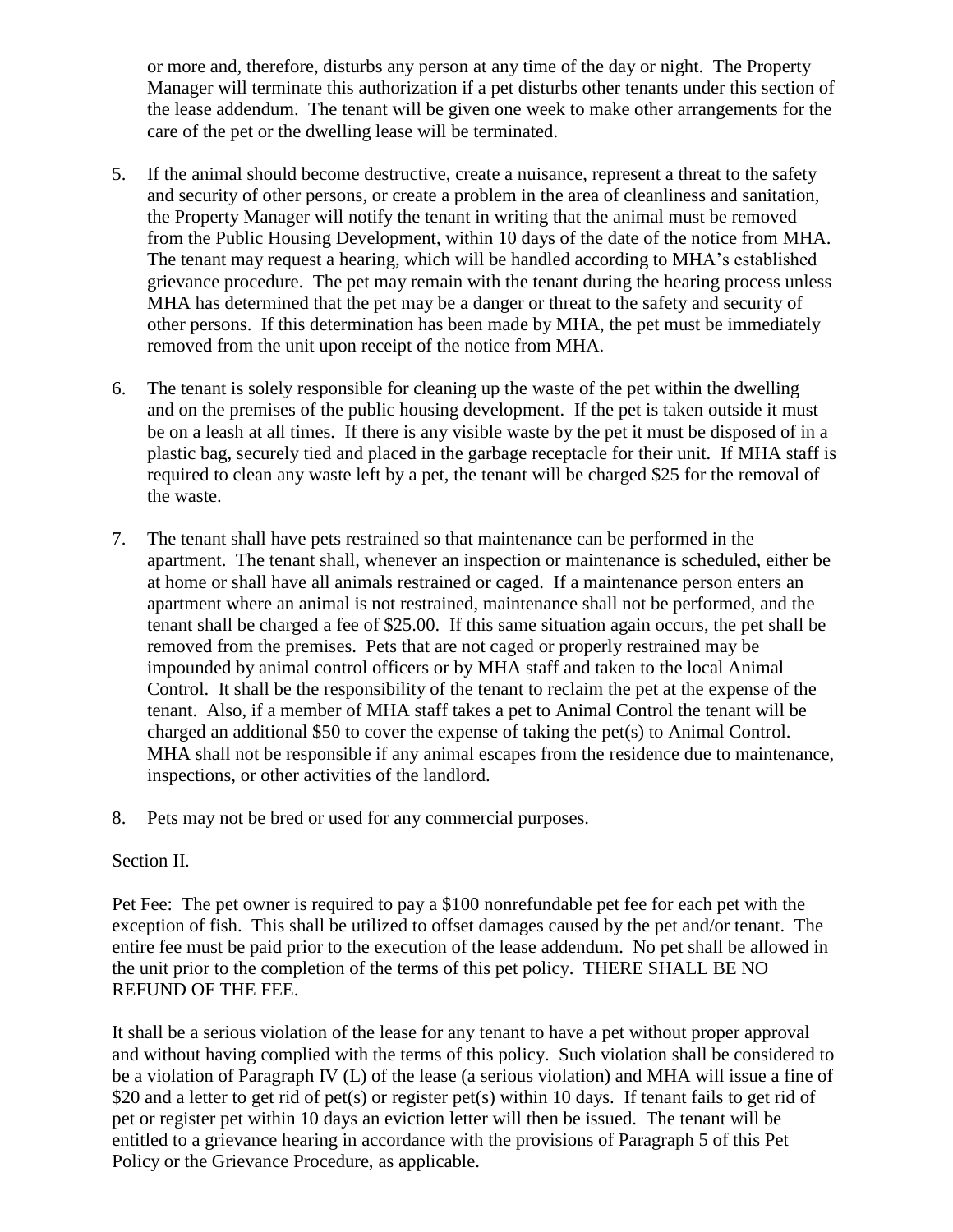## RESIDENT ACKNOWLEDGMENT

After reading and/or having read to me this lease addendum, I, agree to the following: (print name)

I agree to abide by the requirements outlined in this lease addendum for pet ownership and to keep the pet(s) in accordance with this lease addendum.

I agree and understand that I am liable for any damage or injury whatsoever caused by pet(s) and shall pay the landlord or applicable party for any damages or injury caused by the pet(s). I also realize that I should obtain Renter's Insurance to include damage caused by pets and that paying for the insurance is my responsibility.

I agree to accept full responsibility and will indemnify and hold harmless the landlord for any claims by or injuries to third parties or their properties caused by my pet(s).

I agree to pay a nonrefundable fee of \$100 per pet to cover some of the additional operating cost incurred by MHA. I also understand that this fee is due and payable prior to the execution of this lease addendum.

I AGREE AND UNDERSTAND THAT ALL INFORMATION CONCERNING MY PET(S) MUST BE UPDATED ANNUALLY AND PROVIDED TO MHA AT THE TIME OF ANNUAL INNOCULATIONS.

I AGREE AND UNDERSTAND THAT VIOLATING THIS LEASE ADDENDUM MAY RESULT IN THE REMOVAL OF THE PET(S) FROM THE PROPERTY OF MHA AND/OR EVICTION. I ALSO UNDERSTAND THAT I MAY NOT BE ALLOWED TO OWN ANY TYPE OF PET IN THE FUTURE WHILE BEING AN OCCUPANT OF MHA.

I ALSO UNDERSTAND THAT I MUST OBTAIN PRIOR APPROVAL FROM MHA BEFORE MAKING A CHANGE OF A PET FOR WHICH THIS POLICY WAS APPROVED OR ADDING A SECOND PET. ALSO, A PICTURE WILL BE TAKEN BY MHA STAFF OF THE PET(S) FOR DOCUMENTATION.

\_\_\_\_\_\_\_\_\_\_\_\_\_\_\_\_\_\_\_\_\_\_\_\_\_\_\_\_\_\_\_\_ \_\_\_\_\_\_\_\_\_\_\_\_\_\_\_\_\_\_\_\_

\_\_\_\_\_\_\_\_\_\_\_\_\_\_\_\_\_\_\_\_\_\_\_\_\_\_\_\_\_\_\_\_ \_\_\_\_\_\_\_\_\_\_\_\_\_\_\_\_\_\_\_\_ Head of Household Signature Date

Housing Authority Representative Signature Date